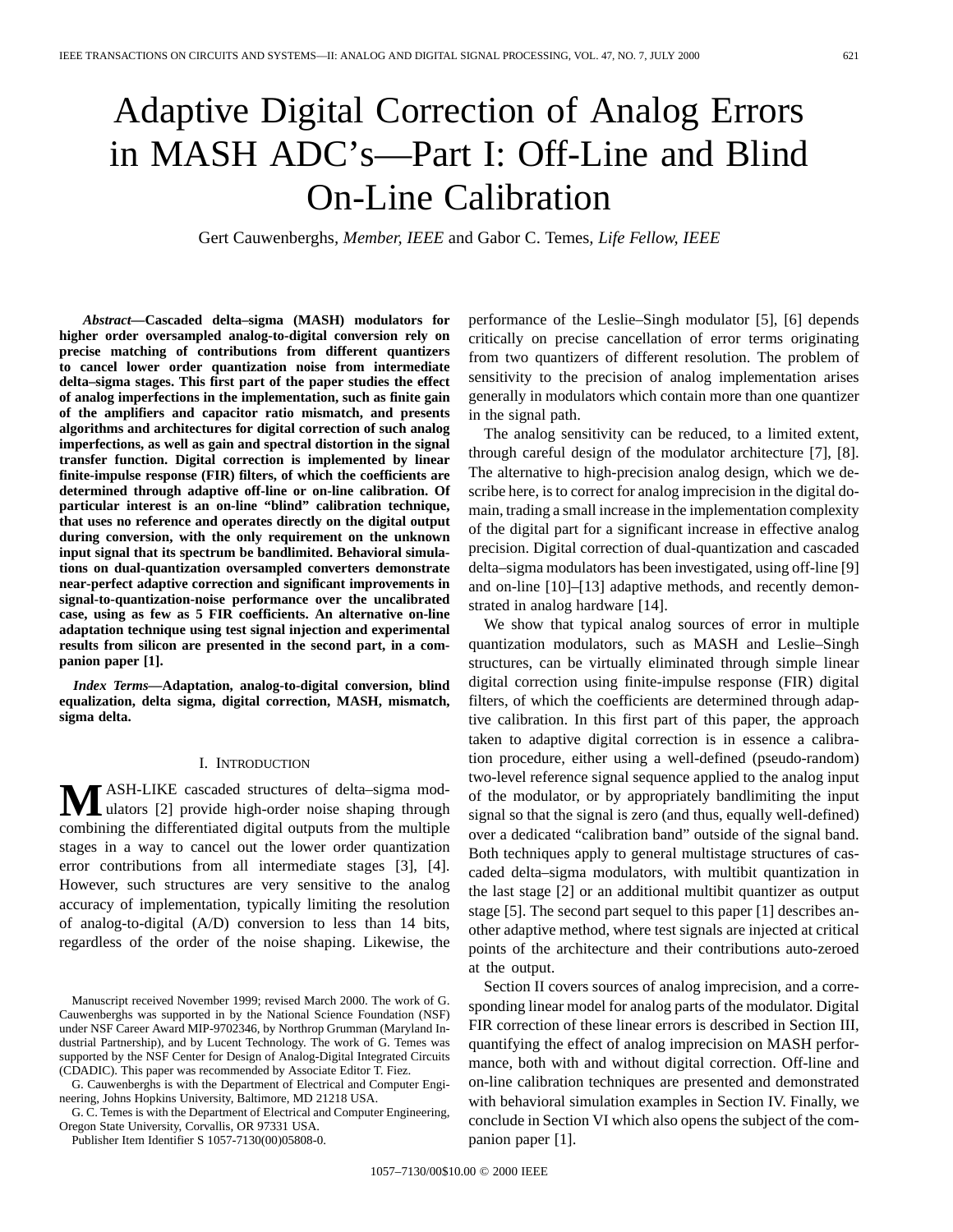

Fig. 1. Typical single-ended switched-capacitor realization of (a) an integrator and (b) corresponding linear analog model.

# II. ANALOG MODELING

#### *A. Sources of Analog Imprecision*

The input integrator in the analog implementation of a delta–sigma modulator (performing both "delta" subtraction and "sigma" accumulation) comprises the most critical part, since it is directly at the input terminal in the signal path. A typical single-ended implementation using switched-capacitor circuits [15] is shown in Fig. 1(a). Ideally, the circuit implements the function

$$
y[n+1] = y[n] + a(u[n] - v[n])
$$
 (1)

with gain  $a = C_1/C_2$  controlled by the design geometry of capacitors  $C_1$  and  $C_2$ . In practice, (1) is affected by the following factors.

- 1) Capacitor mismatch in  $C_1$  and  $C_2$ , affecting the gain  $a$ directly.
- 2) Finite amplifier gain  $A_{DC}$ , affecting both the gain a and a leakage factor  $p$  in the integration

$$
y[n+1] = p y[n] + a (u[n] - v[n])
$$
 (2)

with

$$
a = \frac{\frac{C_1}{C_2}}{1 + \frac{1}{A_{DC}} \left(1 + \frac{C_1}{C_2}\right)}
$$

$$
p = \frac{1 + \frac{1}{A_{DC}}}{1 + \frac{1}{A_{DC}} \left(1 + \frac{C_1}{C_2}\right)}.
$$
(3)

- 3) Amplifier settling time, further affecting both integrator gain  $a$  and leakage  $p$ .
- 4) Amplifier offset and (thermal and  $1/f$ ) noise, which can be referred to the input in the form of an additive offset  $o$ .



Fig. 2. Delta–sigma modulator models accounting for analog imperfections: (a) first-order modulator and (b) second-order modulator.

Correlated double sampling (CDS) or other offset compensation circuit techniques allow to cancel the DC component of this term so that it may safely be ignored.

5) Nonlinearity in the components (amplifier, capacitors, switch injection noise, etc.).

Nonlinearities are detrimental to the signal, and cannot easily be digitally compensated for. On the other hand, linear errors can be accounted for in the digital domain using the analog model of Fig. 1(b), with unknown and possibly variable values  $a_i$  and  $p_i$  for the *i*th integrator in the modulator.

# *B. Linear Error Model of Modulator Structures*

Typical structures used as first and second order delta–sigma modulators are shown in Fig. 2(a) and (b). Besides modeling capacitive mismatch  $C_1/C_2$ , the gain parameters  $a_i$  may serve the purpose of improving the stability of noise shaping and increasing the input dynamic range in the standard second-order modulator [16] with single-bit feedback, for a nominal gain  $a$ less than one ( $a = 0.5$ ) [17]. From (2) in the *z*-domain, either modulator satisfies the linear FIR recurrence relation

$$
G_i(z)V_i(z) = z^{-l_i}U_i(z) - H_i(z)W_i(z)
$$
 (4)

or, equivalently, in terms of the quantization error (residue)  $E_i = V_i - W_i$ 

$$
(G_i(z) + H_i(z))V_i(z) = z^{-l_i}U_i(z) + H_i(z)E_i(z)
$$
 (5)

where, for the first-order modulator  $(l_i = 1)$ 

$$
G_i(z) = z^{-1}, \qquad H_i(z) = \frac{1 - p_i z^{-1}}{a_i} \tag{6}
$$

and for the second-order modulator  $(l_i = 2)$ 

$$
G_i(z) = z^{-2} + z^{-1} \frac{1 - p_{1i}z^{-1}}{a_{1i}}
$$
  
\n
$$
H_i(z) = \frac{1 - p_{1i}z^{-1}}{a_{1i}} \frac{1 - p_{2i}z^{-1}}{a_{2i}}.
$$
 (7)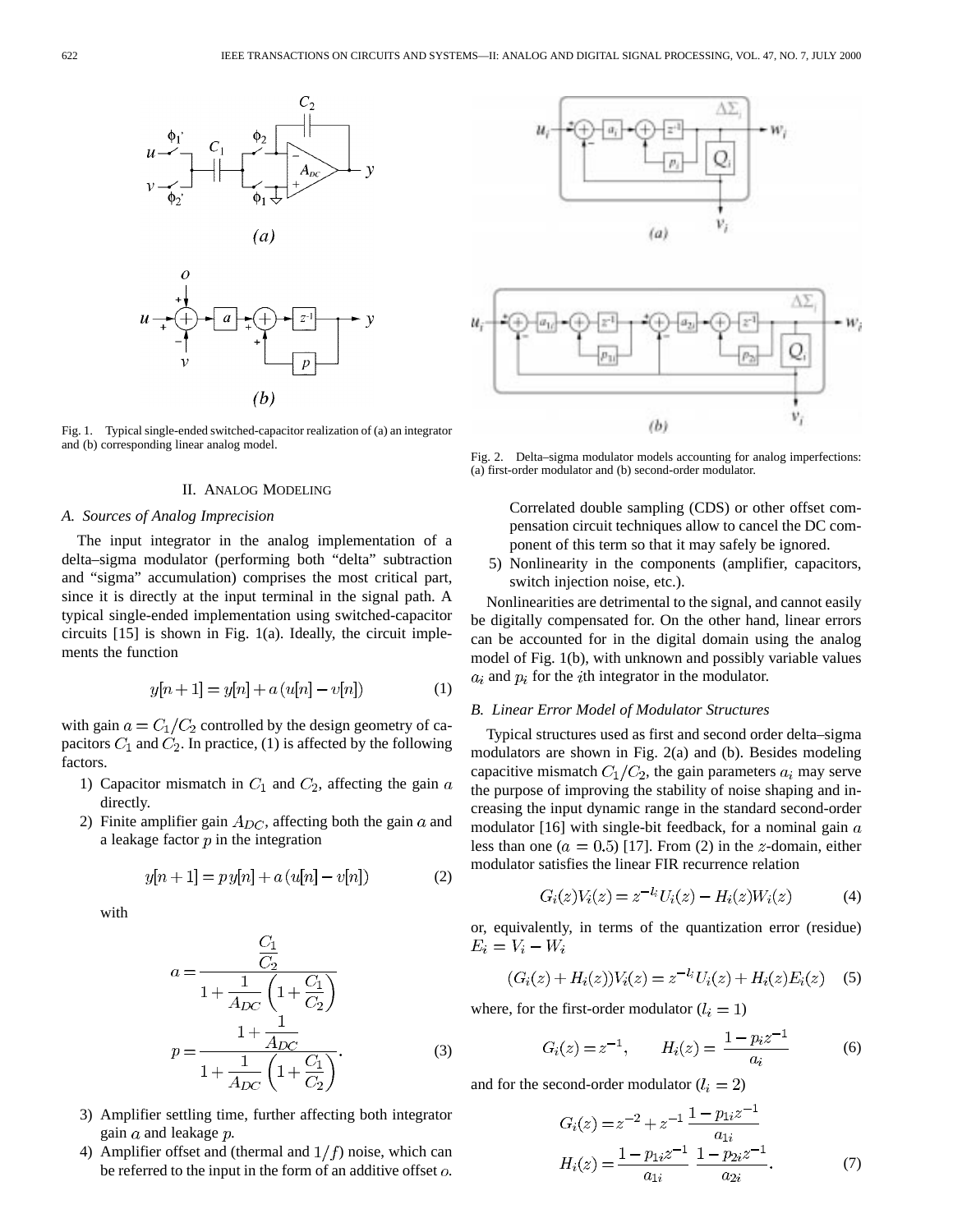

Fig. 3. Cascaded delta–sigma modulator topologies: MASH modulator with (a) integrator coupled outputs and (b) residue coupled outputs.

#### III. MULTISTAGE (MASH) DELTA-SIGMA MODULATION

A MASH modulator is obtained by cascading individual delta–sigma modulators  $\Delta \Sigma_i$  from analog inputs  $U_i(z)$  to analog outputs  $W_i(z)$  (or residues  $E_i(z)$ ), and combining the digital outputs  $V_i(z)$  accordingly. An optional final stage with multibit quantizer can be used to further boost the signal-to-quantization-noise ratio (SQNR).

# *A. Analog Modulator*

Two possible scenarios of interest are depicted in Fig. 3. In the first, the integrator output (prior to quantization) is fed directly to the input of the next stage:  $W_i(z) \equiv U_{i+1}$  for  $i = 0 \cdots, m-1$ . From (4) and Fig. 3(a)

$$
G_i(z)V_i(z) = z^{-l_i}U_i(z) - H_i(z)U_{i+1}(z), \quad i = 0 \cdots, m-1
$$
  

$$
V_m(z) = U_m(z) + E_m(z).
$$
 (8)

In the second scenario, shown in Fig. 3(b), only the quantization residue  $-E_i(z) = W_i(z) - V_i(z)$  is fed to the next stage. The advantage of this scheme is an improvement of up to 6 dB in dynamic range (a factor of two in the residue, assuming 1-bit quantization), at the expense of a slight complication in the analog design (to construct the residue). Also, the residue subtraction scheme minimizes distortion of the signal due to nonlinearities in subsequent stages [18]. Results of digital linear correction are identical for both schemes (through a trivial transformation), and we proceed with the one in Fig. 3(a).

#### *B. Digital Correction*

An ideal cascaded delta–sigma modulator cancels the quantization noise from intermediate delta–sigma stages through matched FIR filtering of the quantized outputs [2], [3], [5]. By the same token, a *corrected* digital output  $V(z)$  can be obtained, for a modulator with analog imperfections, by combining the quantized outputs  $V_i(z)$  through digital (FIR) filters  $F_i(z)$ 

$$
V(z) = \sum_{i=0}^{m} F_i(z)V_i(z)
$$
 (9)

which, according to (8), translates into a combination of signal and quantization noise

$$
V(z) = STF(z)U_0(z) + \sum_{i=0}^{m-1} NTF_i(z) U_{i+1}(z)
$$
  
+
$$
NTF_m(z) E_m(z)
$$
 (10)

with signal transfer function

$$
STF(z) = z^{-l_0} \frac{F_0(z)}{G_0(z)}
$$
 (11)

and noise transfer functions

$$
NTF_{i-1}(z) = z^{-l_i} \frac{F_i(z)}{G_i(z)} - H_{i-1}(z) \frac{F_{i-1}(z)}{G_{i-1}(z)}
$$
  
\n
$$
i = 1 \cdots, m - 1
$$
  
\n
$$
NTF_{m-1}(z) = F_m(z) - H_{m-1}(z) \frac{F_{m-1}(z)}{G_{m-1}(z)}
$$
  
\n
$$
NTF_m(z) = F_m(z). \tag{12}
$$

An appropriate choice for the coefficients of the FIR filters  $F_i$ is one that cancels all noise transfer functions, except the very last. Ideal digital correction

$$
F_i^c(z) = z^{-\sum_{k=i+1}^{m-1} l_k} G_i(z) \prod_{k=0}^{i-1} H_k(z),
$$
  
\n
$$
i = 1 \cdots, m-1
$$
  
\n
$$
F_m^c(z) = \prod_{k=0}^{m-1} H_k(z)
$$
\n(13)

equalizes the signal transfer function and produces noise shaping of cumulative order  $L = \sum_{k=0}^{m-1} l_k$ 

$$
V^{c}(z) = \text{STF}^{c}(z) U_{0}(z) + \text{NTF}^{c}_{m}(z) E_{m}(z)
$$

$$
= z^{-L} U_{0}(z) + \prod_{k=0}^{m-1} H_{k}(z) E_{m}(z)
$$

$$
\approx z^{-L} U_{0}(z) + \left(\frac{1 - pz^{-1}}{a}\right)^{L} E_{m}(z) \qquad (14)
$$

where  $\alpha$  and  $p$  denote the nominal gains and pole errors of the integrators in the cascade. In other words, the noise-shaping (SQNR) performance of the digitally corrected cascade structure is equivalent to that of a (hypothetically stable) single-stage design of the same order  $L$ , same number of bits in the quantizer  $Q_m$ , and with identical gain  $A_{DC}$  of the amplifiers. The performance loss due to the persistence of the pole errors in  $\text{NTF}_m$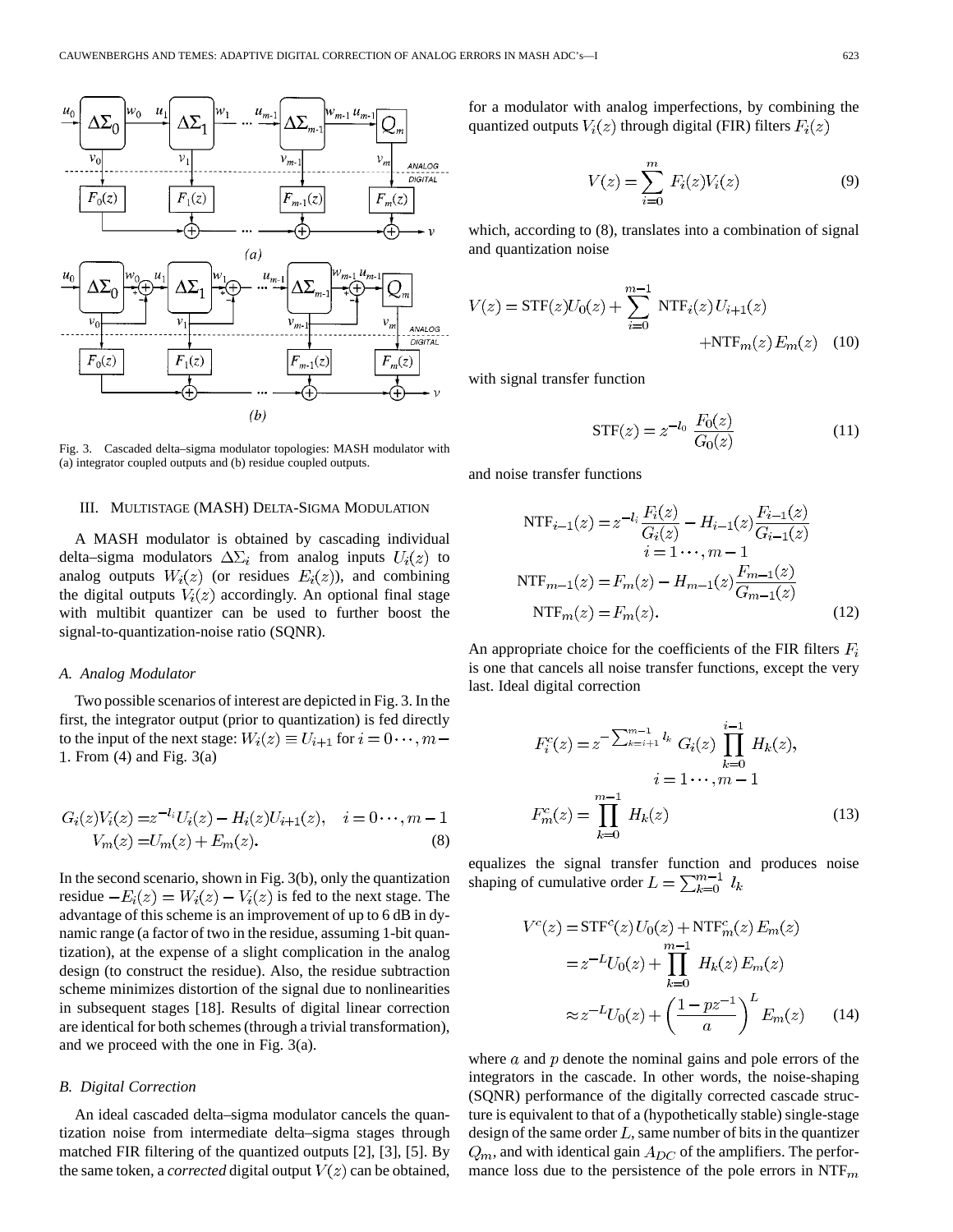

Fig. 4. Simulated peak signal-to-noise performance of the oversampled converter for different oversampling ratios, with digital correction of analog implementation errors. Gain errors ( $|a_{ij} - a|$ ) are nominally 5%, and pole errors  $(1 - p_{i,j})$  are nominally 1%.

is, for all practical purposes, negligible for reasonable values of amplifier gain  $A_{DC}$  [2].

#### IV. ADAPTIVE CALIBRATION

# *A. Off-Line Reference-Based Calibration*

The key to the practical application of digital correction is a method to determine the values of the coefficients in the  $F_i$  filters from physical observations, with no prior knowledge about the  $G_i$  and  $H_i$ . One possibility is to state this task as a regression problem, and derive values for the coefficients from a least-squares error criterion on the digital output sequence under application of a well-defined analog input sequence [9]. In essence, the technique corresponds to a calibration of the signal transfer function of the oversampled converter, in combination with a maximum reduction of the in-band quantization noise.

Choosing a random-sign constant-amplitude analog input sequence  $u^{\text{cal}}[n]$  to perform the calibration is most practical, since it avoids analog implementation errors while still covering most of the spectrum. Targeting (14), a least-squares error criterion on the input and output sequences is to minimize

$$
E(F_0, \cdots F_m) = \sum_{n=1}^{N} \left( \mathcal{L}_c v[n] - \mathcal{L}_c u^{\text{cal}}[n-L] \right)^2 \tag{15}
$$

where  $N$  is the calibration sample size, and the linear time-invariant operator  $\mathcal{L}_c(\cdot)$  represents the decimation low-pass filter. To be effective, the low-pass filter  $\mathcal{L}_c$  needs to cut off near the signal Nyquist frequency, and needs to roll off faster than the noise spectrum rises (e.g.,  $6(L+1)$  dB/oct). From (9), the minimization of  $(15)$  becomes a standard linear regression procedure, with the FIR coefficients of  $F_i$  as parameters,  $\mathcal{L}_c u^{\text{cal}}[n-$ L] as the dependent variable, and the  $\mathcal{L}_c v_i[n]$  plus their delayed values as independent variables. The solution is therefore unique, and can be obtained in practice with any standard linear regression method (recursive least squares, conjugate gradient, etc.).

As a numerical example, we consider the case  $m = 2$  in Fig. 3(b), with two cascaded second-order delta–sigma modu-



Fig. 5. Effect of nonlinear amplifier gain on noise and distortion performance of the oversampled converter, with digital correction of linear analog imperfections errors. (a) SNDR for different input levels, with 64 times oversampling. (b) Output amplitude spectrum for  $a - 2$  dB full-scale sinusoidal input. Gain errors ( $|a_{ij} - a|$ ) are nominally 0.5%, linear pole errors (1 -  $p_{ij}$ ) are 0.1%, and nonlinear pole errors are nominally  $-5\%$  relative to the linear error.

lators ( $l_0 = l_1 = 2$ ), the first one with 1-bit quantizer, and the second with a 6-bit quantized output.

Fig. 4 shows simulation results of the effect of digital correction, using the above calibration with  $N = 1,024$ , on the SNR performance of the oversampled converter. Also shown are the results of optimal digital correction according to (13), which are indistinguishable from those obtained for an ideal converter without analog imperfections. Fig. 4 demonstrates that the calibration method is effective for the compensation of analog imperfections for all practical SNR levels of interest (up to 130 dB, corresponding to 21 ENOB's).

Since the presented digital correction scheme is linear, any quantization noise and harmonic distortion due to nonlinearities in the analog implementation cannot be eliminated from the output. An important source of nonlinearities are signal-dependent gain variations in the integrator amplifiers (nonlinear  $p_{ij}$ ). The simulations in Fig. 5 indicate that the effect of reasonably small nonlinearities on performance is not drastic. The net effect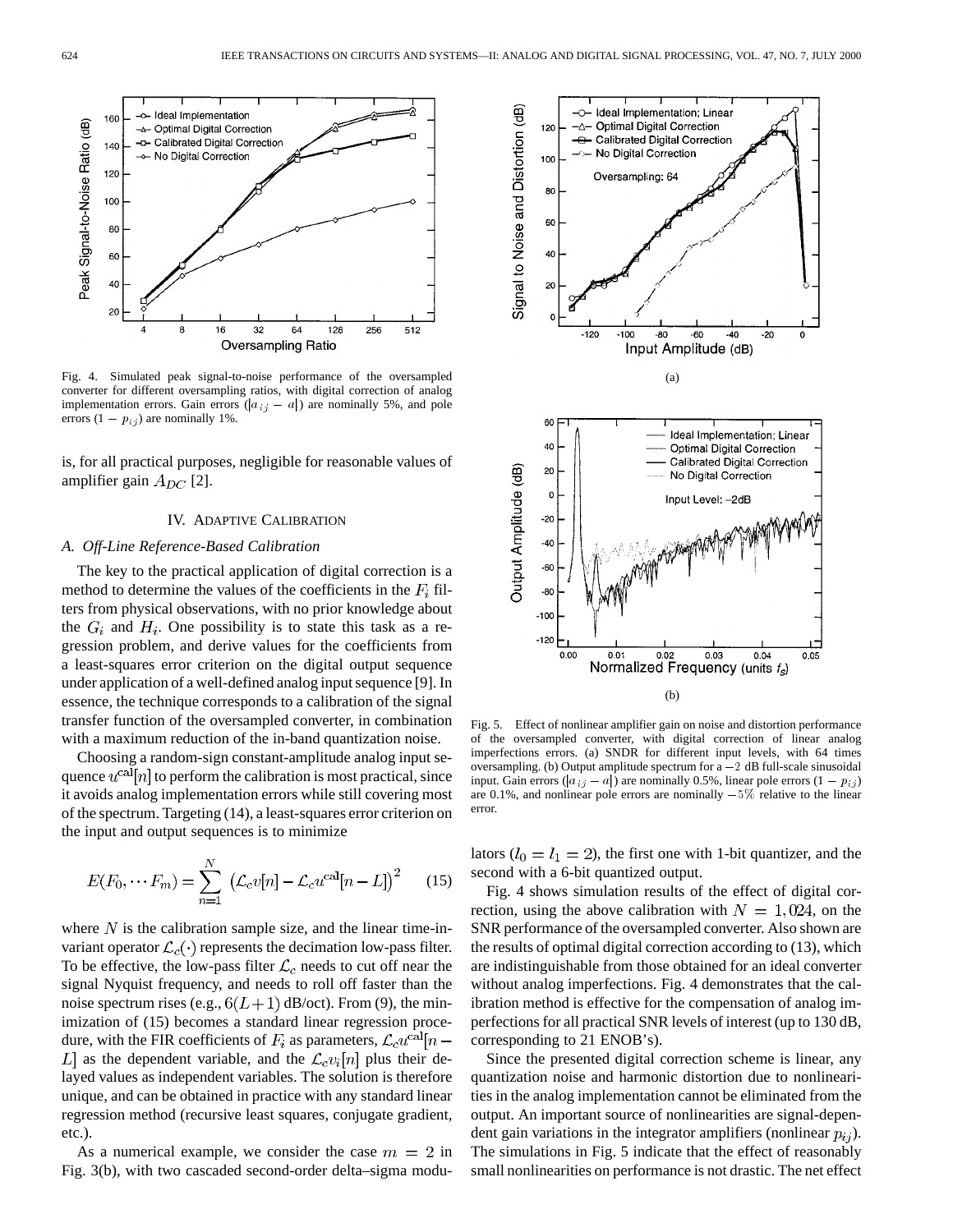is saturation of the signal-to-noise-and-distortion ratio (SNDR) near full-range amplitudes, shown in Fig. 5(a). Harmonic distortion is visible in the spectrum of the (optimally corrected) calibrated output in Fig. 5(b).

# *B. Pseudo On-Line Interleaved Reference-Based Calibration*

The main disadvantage of the above calibration procedure is that it is off-line, interrupting the normal operation of the data converter by presenting the calibration pseudo-random sequence at the input. A direct on-line extension is obtained in a configuration containing at least two converters, where each one in turn is removed from the conversion process for off-line calibration, while the other(s) remain(s) active. Such arrangement allows calibration to proceed in the background, for continuous tracking of slow variations in the analog imperfections of the modulators. With two converters in one module, the cost in overhead to provide on-line operation is 100%. However, for a linear array of  $P$  converters operating in parallel, the relative overhead of one extra converter reduces to  $1/P$ , asymptotically approaching zero for large  $P$ . In such arrangement, the converters could be calibrated in circular periodic fashion, each one covered once every  $P+1$  calibration cycles. This arrangement is attractive for use in high-speed multiplexed [19], multirate [20], [21], and interleaved [22] arrays of parallel converters. Since offset and gain errors of the individual converters are virtually eliminated along with the lower order quantization noise of their modulators, effects of cyclic pattern noise and nonlinear distortion in a multiplexed arrangement are significantly reduced.

# *C. On-Line Reference-Based Calibration*

An intrinsically on-line alternative, allowing the reference signal to co-exist with the input signal without multiplexing, is to additively combine the input  $U_0$  with a broadband (pseudo-random) reference signal  $U_0^{\text{cal}}$ , and employ spread-spectrum techniques (matched filtering) to adaptively equalize the output V to  $U_0^{\text{cal}}$  according to (14).

A particular on-line scheme is "test injection" [1], [12], [14], which additively injects reference signals  $U_{i+1}^{\text{cal}}$  onto the  $U_{i+1}$ nodes in between stages in Fig. 3, and adaptively cancels the corresponding NTF<sub>i</sub> terms in (10) ( $i = 0, \dots m-1$ ) by auto-zeroing the contribution  $U_{i+1}^{\text{cal}}$  to V through matched filtering of V with  $U_{i+1}^{\text{cal}}$ . This technique is described in detail and experimentally demonstrated in Part II of the paper.

# *D. Blind On-Line Calibration*

A reference-free alternative is a "blind"' calibration technique that operates with nothing but the unknown input signal, and applies generally to pipelined algorithmic A/D converters, multistage oversampled A/D converters, and their combinations [13]. The technique assumes a strictly bandlimited input signal, sampled at a frequency  $f_s$  greater than the Nyquist rate  $f_N = 2f_c$ , where  $f_c$  is the signal bandwidth. The *stopband*  $[f_c, f_s - f_c]$  is then reserved for calibration purposes, as illustrated schematically in Fig. 6. As with off-line calibration using a reference signal, the technique corrects for linear errors in the analog implementation by minimizing the quantization



Fig. 6. Signal stopband for blind calibration.

error variance in the stopband through least-squares linear parameter estimation.

A fringe benefit of the oversampling is a significant frequency margin for calibration over the entire noise band  $f_N/f_s = 1/R$ , where  $R$  is the oversampling ratio. The only complication arises from the frequency dependency of the quantization error in (14) through the noise shaping. The key is to match the noise-shaping of the quantization noise as faithfully as possible in the leastsquares formulation of the parameter estimates.

A high-pass filter  $\mathcal{H}_c$  spanning the band  $[f_c, f_s - f_c]$  removes the input signal  $U_0$ . In principle, an ideal high-pass filter is needed to completely eliminate the unknown signal for precise calibration. In practice, a filter with finite roll-off in the signal band is adequate as long as the signal leakage is below the quantization noise floor in the calibration band, which is fairly easy to accommodate with conventional filter structures. The quantization noise  $E_m$  is modeled as white noise with uniform power spectrum over the calibration band. Thus, from (14) and (9), the coefficients of the FIR filters  $F_i(z)$  are estimated by minimizing the variance of  $E_m$  over the calibration band

$$
|\mathcal{H}_c(z)E_m(z)|^2 = \left|\text{NTF}_m^{-1}(z)\,\mathcal{H}_c(z)\,V(z)\right|^2
$$

$$
\approx \left|\sum_{i=0}^m F_i(z)\,\mathcal{N}_c(z)V_i(z)\right|^2 \tag{16}
$$

where  $z \equiv e^{i\Omega}$  with  $\Omega = 2\pi f/f_s$ . The digital emphasis filter

$$
\mathcal{N}_c(z) = \left(\frac{az^{-1}}{1-z^{-1}}\right)^L \mathcal{H}_c(z) \approx z^{-L} \operatorname{NTF}_{m}^{-1}(z) \mathcal{H}_c(z) \tag{17}
$$

serves to equalize the noise-shaping of the spectrum of  $E_m$  in the estimation, besides removing the signal band of  $U_0$ . The error made in the approximation of the unknown noise-shaping in (17) does not affect the accuracy of the results to first order.

The least-squares formulation 16 is rank deficient, and one of the coefficients needs to be fixed in the optimization for a unique solution to exist. This is not surprising, since the nature of *blind* calibration leaves the signal gain undefined, in the absence of an absolute reference.

It is relatively straightforward to extend the blind calibration procedure to include adaptive calibration of linear errors in the quantizer  $Q_m$ , such as for an algorithmic (pipelined) A/D converter [13]. Using a linear model of the corrected output as a function of the A/D converted bits, the unknown coefficients are estimated jointly with the  $F_i$  coefficients in the optimization (16). The same strategy could also be used to extend the on-line adaptive calibration to digital correction of analog implementation errors in a D/A converter providing multibit feedback in a  $\Delta\Sigma$  integration loop, using a similar linear model of the corrected output in terms of the D/A converted bits. This is important, since multibit feedback significantly enhances the stability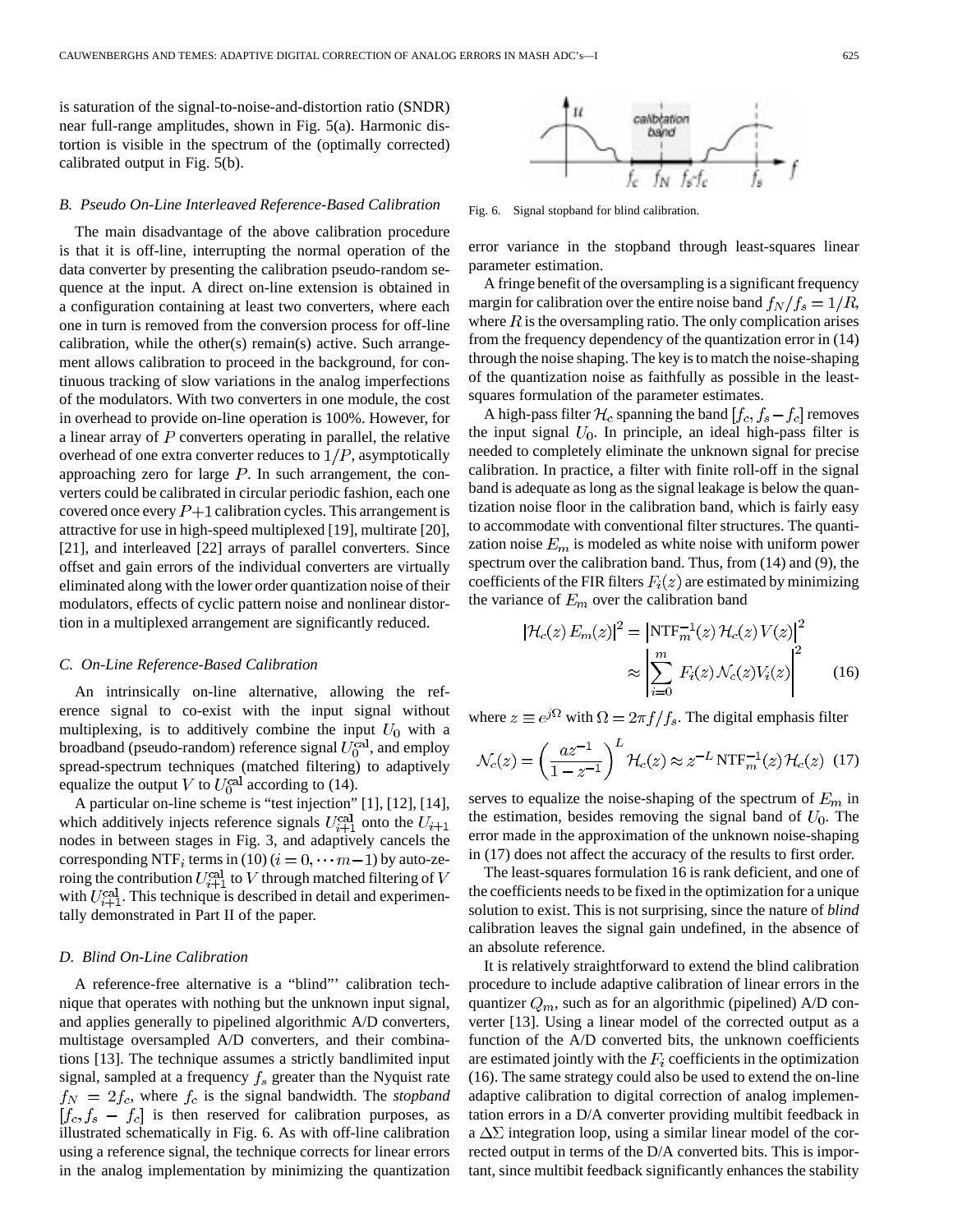Fig. 7. Output amplitude spectrum in response to a sinusoidal input. Top: single-bit second-order  $\Delta\Sigma$  modulator output  $V_0$  from the first stage. Center: combined dual-quantization output V from  $\Delta \Sigma$  modulator and 16-stage radix 1.85 algorithmic A/D converter, with nominal, uncalibrated coefficients. Bottom: calibrated output  $V^c$ .

Normalized Frequency ff

First Stage

Calibrated

10

Uncalibrated

of  $\Delta\Sigma$  modulation, and digital correction allows to recover the drastic loss in precision due to analog imperfections in the DAC [23].

As an example, assume that  $Q_m$  is implemented as an algorithmic pipelined ADC, with a radix  $\gamma$  less than two to warrant full digital correction capability in the presence of significant mismatch in the analog implementation [24]. "Ideal" correction of  $V_m$  can be expressed as a linear combination of the bits obtained from the ADC [13]

$$
V_m^c = \sum_{k=0}^{K-1} \beta_k V_{mk}
$$
 (18)

١ö

with bit coefficients  $\beta_k$ ,  $k = 0, \dots K-1$  determined by products of the ADC interstage gains, which can generally be different from  $\gamma$ . The linear expansion of  $V_m$  with unknown  $\beta_k$ coefficients can be directly included in the least-squares formulation for  $E_m$  in (16), yielding

$$
|\mathcal{H}_c E_m|^2 \approx \left| \sum_{i=0}^{m-1} F_i \mathcal{N}_c V_i + \sum_{k=0}^{K-1} \beta_k F_m \mathcal{N}_c V_{mk} \right|^2.
$$
 (19)

The solution consists of minimizing (19) (in the time or frequency domain), while fixing one of the coefficients to eliminate one degree of freedom as before. The least-squares estimation is nonlinear in the parameters, since the coefficients in  $F_m(z)$  and  $\beta_k$  appear together in a product. A simple iterative means to the nonlinear optimization is to alternatingly solve for the  $F_i(z)$   $(i \lt m)$  and  $\beta_k$  coefficients while fixing  $F_m(z)$ (plus one other coefficient), and subsequently solving for  $F_i(z)$ and  $F_m(z)$  fixing the  $\beta_k$  coefficients (plus one other). From nominal initial settings for  $F_m(z)$ , this procedure converges in between 5–20 iteration cycles, depending on calibration bandwidth (oversampling ratio), in our numerical experiments.

In the behavioral simulations, we consider a Leslie–Singh structure,  $m = 1$  in Fig. 3(a). A second-order delta–sigma modulator  $l_0 = 2$ , of the topology in Fig. 2(b), and an algo-



Fig. 8. SQNR as a function of oversampling ratio for the dual-quantization modulator, with ideal coefficients and calibrated coefficients obtained at maximum calibration bandwidth supported by the oversampling ratio.

rithmic A/D converter with  $K = 16$  stages and radix  $\gamma = 1.85$ , are used. The analog parameter ranges correspond to typical switched-capacitor implementations:  $a_i = 0.5 \pm 0.01$  and  $p_i =$  $0.9975 \pm 0.0025.$ 

The simulation results demonstrate significant improvements in SQNR achieved over the uncalibrated case, in which default values for the A/D coefficients and  $\Delta\Sigma$  filters are assigned according to nominal values of the analog circuit parameters. As is evident from the modulation spectrum in response to a harmonic input in Fig. 7, the improvements result from a combination of eliminating dominant first-order quantization noise from the first stage, and linearizing the pipelined A/D multibit quantizer. By forcing a flat spectrum for  $E_1$  in (16), harmonic distortion present in the  $V_1$  output, due to strong correlations between  $U_1$  and  $U_0$ , is largely eliminated.

The dependence of SQNR on the oversampling ratio is shown in Fig. 8. The blind calibration technique achieves near-perfect correction at higher oversampling ratios where the off-line method saturates. The increasing success of the blind method at higher oversampling ratios reflects the larger portion of the spectrum covered by the calibration band.

The astronomical figures of SQNR are shown only to illustrate the correction power of the calibration procedure, which clearly goes beyond practical limits that are physically attainable with noise levels present in typical analog circuits. To verify the robustness of the above calibration techniques under more general conditions, we have conducted simulations including additive noise in each of the stages (both integrators and quantizers), showing no significant degradations in SNR performance obtained from noisy calibration compared to that of the ideal coefficients under identical noisy conditions.

#### V. DISCUSSION

#### *A. Blind versus Reference-Based Calibration*

The robust performance of the blind on-line calibration technique under fairly general conditions may seem to suggest that there is no need for another scheme. There are two important issues that factor in the comparison with reference-based calibration schemes.

10

10

10

 $10^{\circ}$ 

10

10

10  $3D$ 

Amplitude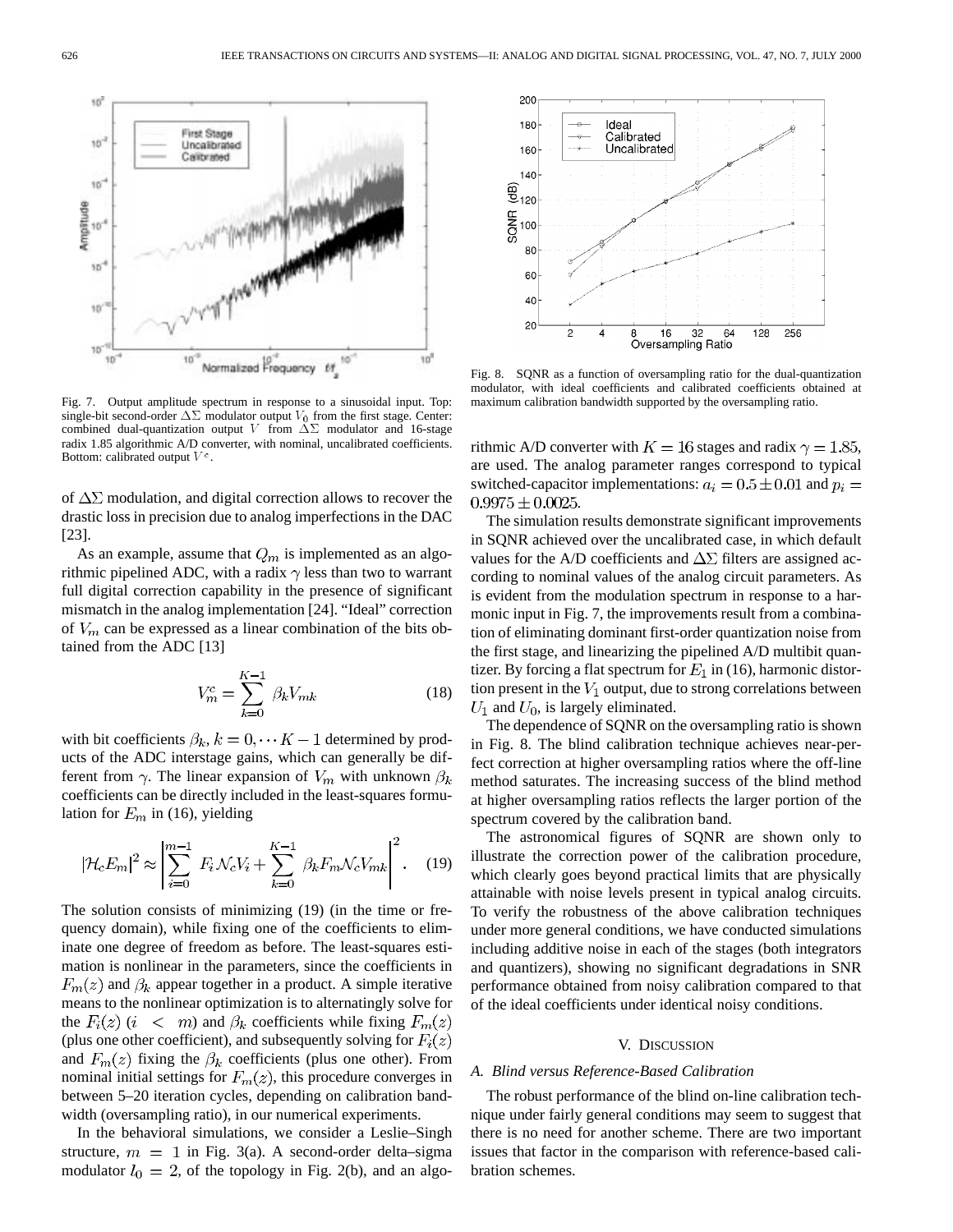- 1) The formulation of blind calibration restricts the input to be bandlimited. This could, in principle, be satisfied by means of an anti-alias front-end filter, although such a filter is not strictly needed for an oversampling data converter and may aversely affect the overall SNDR performance. Without the low-pass front-end, some signal may leak through in the calibration band. The effect of this leakage is minimal, as long as it remains below the quantization noise floor, which is elevated in the calibration band as a result of noise shaping.
- 2) The absence of an absolute signal reference in blind calibration leaves the signal gain undefined. This becomes an issue in certain applications where absolute accuracy is crucial. It is particularly important for time-interleaved or parallel data converters, where random gain variations introduce cyclic or fixed pattern noise. The *pseudo on-line* reference-based calibration technique in Section IV-B would be best suited in this case.

Similar concerns apply to *on-line* reference-based schemes in Section IV-C as to the blind scheme: the implicit assumption is that the input signal and quantization noise of intermediate stages do not correlate with the reference, and the signal gain of the corrected output may be in error because the reference gain is generally different from the signal gain at the summing node where both signals are (capacitively) combined.

The analog hardware requirements for all reference-based methods are similar, including a precise (pseudo-random or other two-level) reference, and additive (i.e., capacitive) access to the reference injection node(s). This overhead in hardware is very modest, and the main issue in the implementation (by construction) is the complexity of digital correction and adaptive calibration.

#### *B. Hardware Complexity*

The digital correction and adaptation algorithms could readily be implemented in real time on a host or supporting digital processor, incurring no extra hardware, but a significant processor load. Some simplifications below make it practical to integrate these functions along with the analog circuitry at a minimal cost in complexity of implementation.

The digital correction by itself requires a bank of FIR filters  $F_i(z)$ , as shown in the digital part of Fig. 3. The number of taps depends on the number of stages and the order of each submodulator, as given by (13), but is relatively small (ten and six total coefficients in the above off-line and blind on-line calibration case studies, respectively, including one coefficient in the blind on-line case that can be set to unity). The coarse (1-bit or K-bit) quantization in the  $v_i[k]$  outputs also reduces the size (number of bits) of the FIR multipliers.

Adaptive calibration of the FIR coefficients  $f_{ij}$ , where , is conveniently implemented using the delta rule or its variants. This applies to both blind and reference-based methods. For instance, gradient descent of the off-line metric (15) leads to the update rule

$$
\Delta f_{ij}[n] = f_{ij}[n+1] - f_{ij}[n]
$$
  
= 
$$
-\eta \mathcal{L}_c v_i[n-j](\mathcal{L}_c v[n] - \mathcal{L}_c u^{\text{cal}}[n-L])
$$
 (20)

of which a simplified implementation, with identical steady state solution (over an infinite horizon), is constructed by rearranging contributions over time

$$
\Delta f_{ij}[n] = -\eta v_i[n-j]\mathcal{L}_c \mathcal{L}_c^*(v[n] - u^{\text{cal}}[n-L]) \qquad (21)
$$

thus avoiding the need to decimate each of the quantized outputs  $v_i$  individually, but the decimated error instead. (This comes at the expense of a need for extra delays in  $v_i$  to get around the noncausality of the conjugated decimation filter, i.e., time-reversed impulse response.) Multiplication reduces to a single-bit exclusive-or (XOR) by adopting a pilot-rule version of (21)

$$
\Delta f_{ij}[n] = -\eta \operatorname{sign}(v_i[n-j])
$$
  
 
$$
\operatorname{sign}(\mathcal{L}_c \mathcal{L}_c^*(v[n] - u^{\text{cal}}[n-L])) \quad (22)
$$

implemented using one up/down counter per coefficient  $f_{ij}$  for  $\eta \equiv 1$ . Adaptive schemes are available to dynamically adjust the "learning rate" constant  $\eta$  for improved rate of convergence [25].

The same simplifying transformations can be applied to implement on-line reference-based and blind adaptive calibration schemes, with all filtering in the gradient-based LMS formulation referred to the output (residue), and pilot versions implemented in the form of counters. A particular architecture for LMS-based digital adaptation is included in Part II of the paper.

#### VI. CONCLUSION

We have presented a simple calibration technique for adaptive digital correction of multiple quantization delta–sigma modulators. The calibration effectively removes quantization noise that leaks through at the output due to analog imperfections in the implementation, by means of adjusting the coefficients of the differentiation filters to the realized analog transfer functions of the modulation stages. Our approach also allows the correction of spectral distortion and gain mismatch in the signal path due to a nonideal signal transfer function in the modulators, and extends to adaptive correction of static nonlinearity in Nyquist-rate converters.

Under the mild assumption of a bandlimited input signal, we have demonstrated that on-line digital calibration is possible using no more information than direct observations of the digital outputs being calibrated, with no need to apply a signal reference or interrupting the data conversion process. The procedure is widely applicable to multistage designs, and was verified with behavioral simulations on a Leslie–Singh dual-stage multibit oversampled A/D converter with a pipelined algorithmic A/D quantizer, with SQNR improvements beyond physical accuracy limits in analog circuit implementations.

An alternative on-line calibration technique, based on injection of known random signals at select points in the analog architecture, is presented in the companion paper [1]. Further practical considerations, as well as experimental results from silicon, are also included there.

#### **REFERENCES**

[1] P. Kiss, J. Silva, A. Wiesbauer, T. Sun, U.-K. Moon, J. T. Stonick, and G. C. Temes, "Adaptive digital correction of analog errors in MASH ADCs—Part II: Correction using test-signal injection," *IEEE Trans. Circuits Syst. II*, pp. 629–638, this issue.